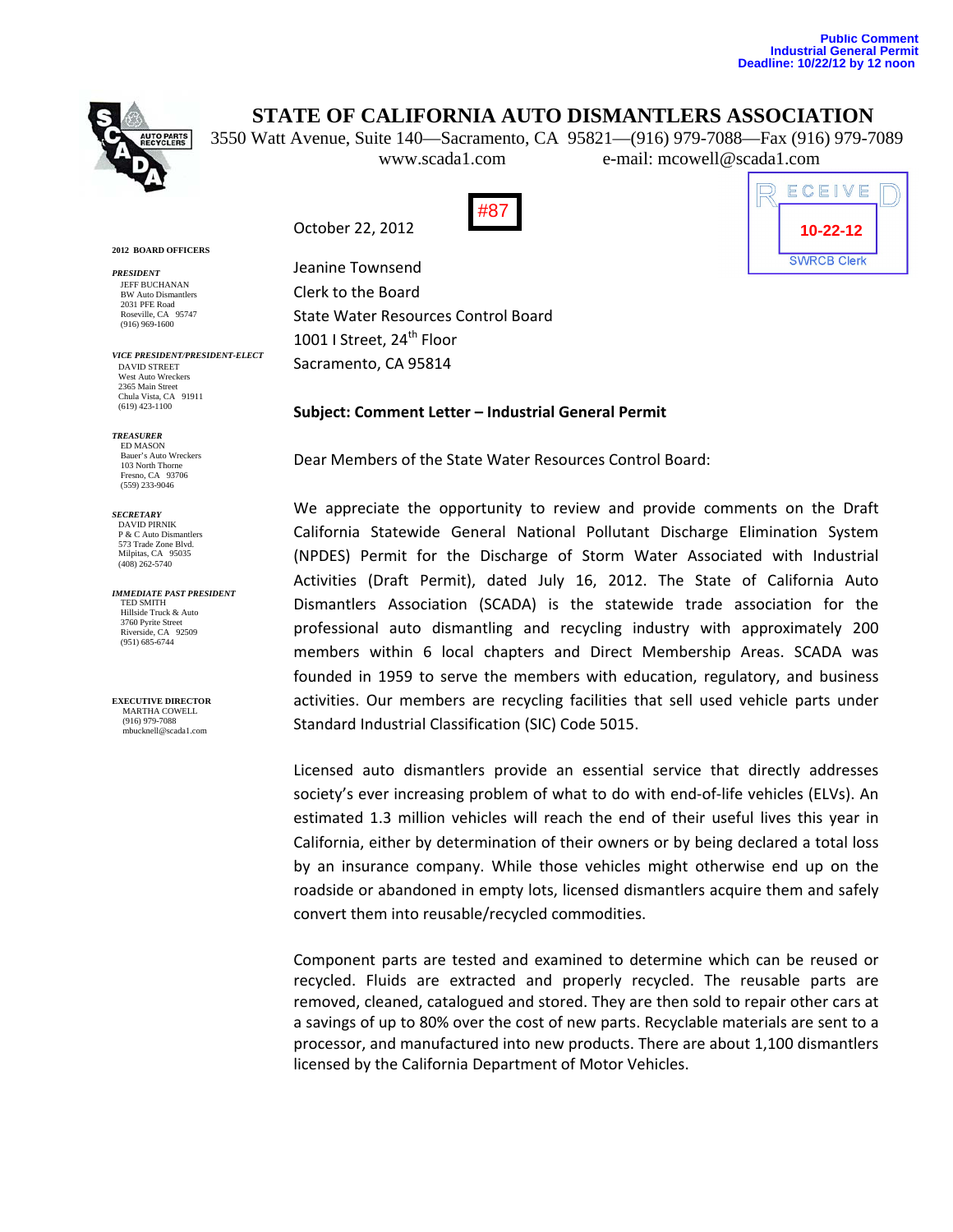SCADA members support responsible recycling, worker safety, and environmental protection. SCADA promotes the proper handling and disposal of all automotive‐related hazardous materials, including gasoline, oil, freon, antifreeze, brake fluid, transmission fluid, batteries, mercury switches, and tires. In 2001, SCADA committed to the industry's premier certification program within the United States. The Partners in the Solution® program was developed to help SCADA members improve regulatory compliance and to motivate facility operators to meet the nation's highest environmental and safety performance standards. This proactive, industry led approach assists members in complying with the complicated set of environmental, safety, and business regulations that face California auto dismantlers. SCADA underscored its commitment by becoming the only recycling industry trade association in the United States to make its certification program mandatory for all members.

As discussed in our testimony at the October 17 hearing, the auto dismantling industry faces severe challenges from unlicensed and unregulated operators who can pay more for salvage vehicles because they do not spend money on measures to protect the environment, including complying with the General Permit. Complying with this new permit would double or triple our current compliance costs, which will further fuel the competitive advantage that unlicensed and unregulated operators have against those of us attempting to comply with the permit.

We have significant concerns about the impacts of the Draft Permit on the auto dismantling industry. We offer the following comments for your consideration:

## **Stormwater Sampling**

We note that the State Board intends to promulgate Numeric Effluent Limits (NELs) in the future, and possibly sector specific permits. The State Board acknowledges that it does not have the information necessary to achieve these goals: the storm water sampling data that have been collected over the past two decades are inadequate to define storm water quality differences between various industries, to identify high-risk dischargers, or to assess compliance and the effectiveness of Best Management Practices (BMPs). The Blue Ribbon Panel Report (2006) and other studies concluded that the existing industrial storm water database is too variable and inaccurate to be reliably used for decision-making. To resolve this problem, the Draft Permit increases the frequency of sampling (to create a larger database), and adds training requirements.

For the auto dismantling industry, the sampling requirements in the Draft Permit will represent a huge increase in sampling activity. Approximately 70% of SCADA members participate in a Group Monitoring Program (GMP). For those members who participate in a GMP, the Draft Permit calls for a ten‐fold increase in sampling. For those members who do not participate in a GMP, the sampling frequency would double. Thi $\left| \frac{1}{n} \right|$  represent a significant increase in cost and time to prepare for sampling, collect and ship the samples, have the samples analyzed at a certified laboratory, and interpret the sampling results. Yet the Draft Permit offers no evidence or justification that the specific increase in sampling called for in the Draft Permit will provide an adequate database that meets the State Board's goals. In fact, we believe that the new database will probably continue to be too variable and inaccurate to be reliably used for the Board's stated purposes.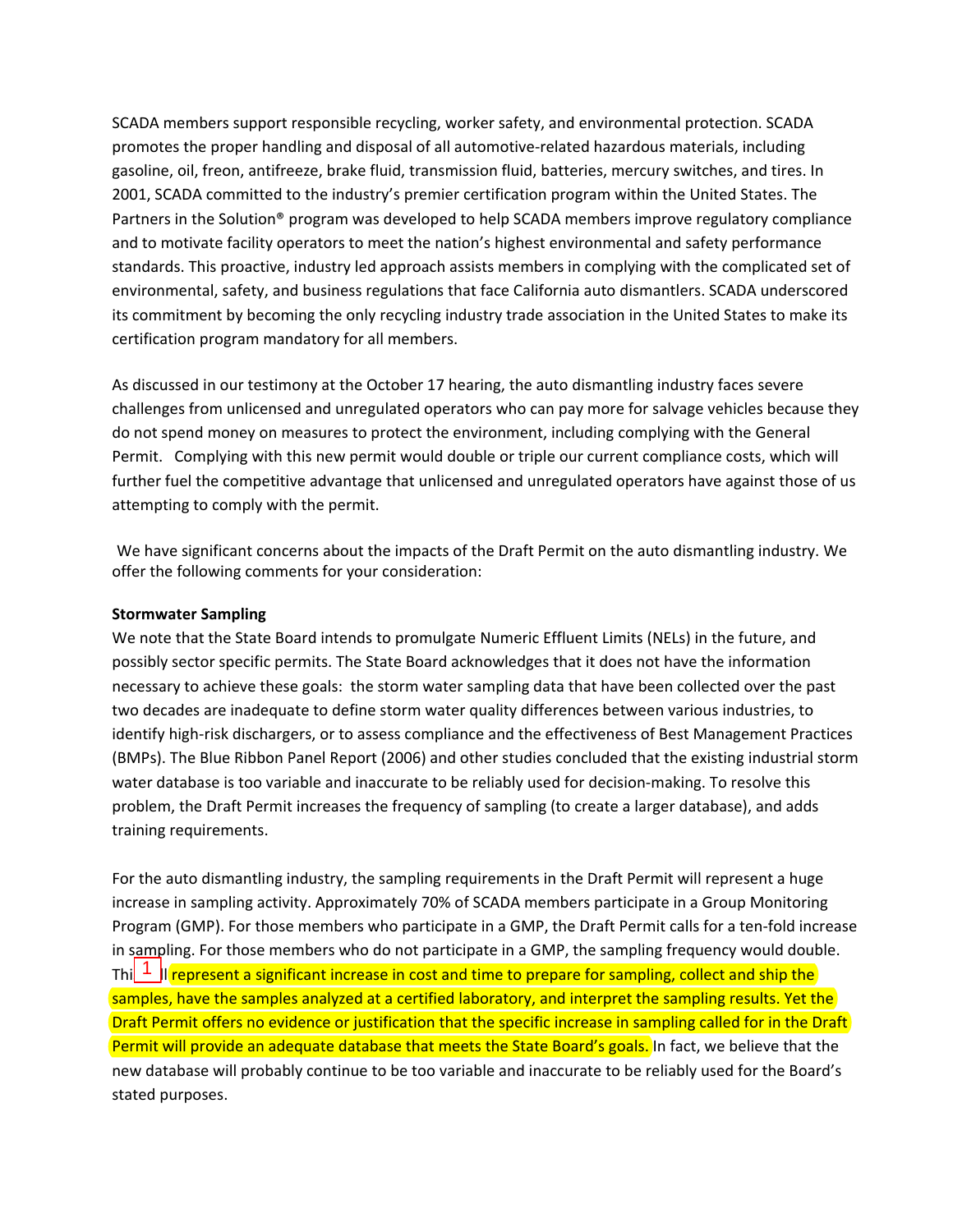$\frac{2}{3}$  recommend that the State Board provide statistical evidence that the larger database will be sufficient to be used for regulatory purposes, and that the type of training envisioned under QISP I will substantially and adequately improve the effectiveness and accuracy of the sampling activities.

We believe  $\frac{3}{1}$  the requirement in the Draft Permit to sample all discharge locations (even with the provision that would allow samples from similar outfalls to be combined in a laboratory) is excessive, costly, and cumbersome. We are also concerned that forcing industries to sample small difficult outfall locations will actually decrease the accuracy of the database. We recommend that the State Board allow "representative outfalls" to be sampled, as permitted in most other states. 2 3 4 5

4 recommend that the permitted facilities be allowed to use either pH paper strip tests, or pH meters, for the onsite testing. The accuracy of the inexpensive test strips is sufficient.

*Alternative Storm Water Sampling Program:* We recommend that the State Board amend the Draft Permit to allow industries or associations to propose alternative storm water sampling programs that would provide a much more accurate and credible storm water database that meets the Water Board's goals. Such an alternative sampling program would be an option for industries that are willing to invest in providing the best possible storm water database and analysis, work cooperatively with Water Board staff and other stakeholders to best determine which individual facilities need additional controls, and determine what type and level of control is appropriate to protect water resources.

The objectives of an alternative sampling approach would be:

.

- 1. To provide a credible and reliable storm water database that is widely-accepted and that accurately represents the quality of storm water runoff from an industry, helps define facility compliance, determines which facilities need advanced BMPs or structural/treatment measures, characterizes the applicability and effectiveness of such controls, assists the RWQCBs in quantifying TMDL sources, and provides the State Board with high quality data and information that can be used to develop sector specific permits and NELs.
- 2.To rely on professional storm water sampling resources that retain the inherent variability of storm water sampling data, yet minimize grab sample problems, sampling errors, and the excessive uncertainty associated with facility self-sampling.
- 3.To properly take into account the elevated pollutant discharges associated with storm first flush (all CA) and seasonal first flush (Southern CA).

<sup>4.</sup>To establish procedures that would allow the professional sampling results and analysis to be applied to all facilities participating in the alternative sampling program.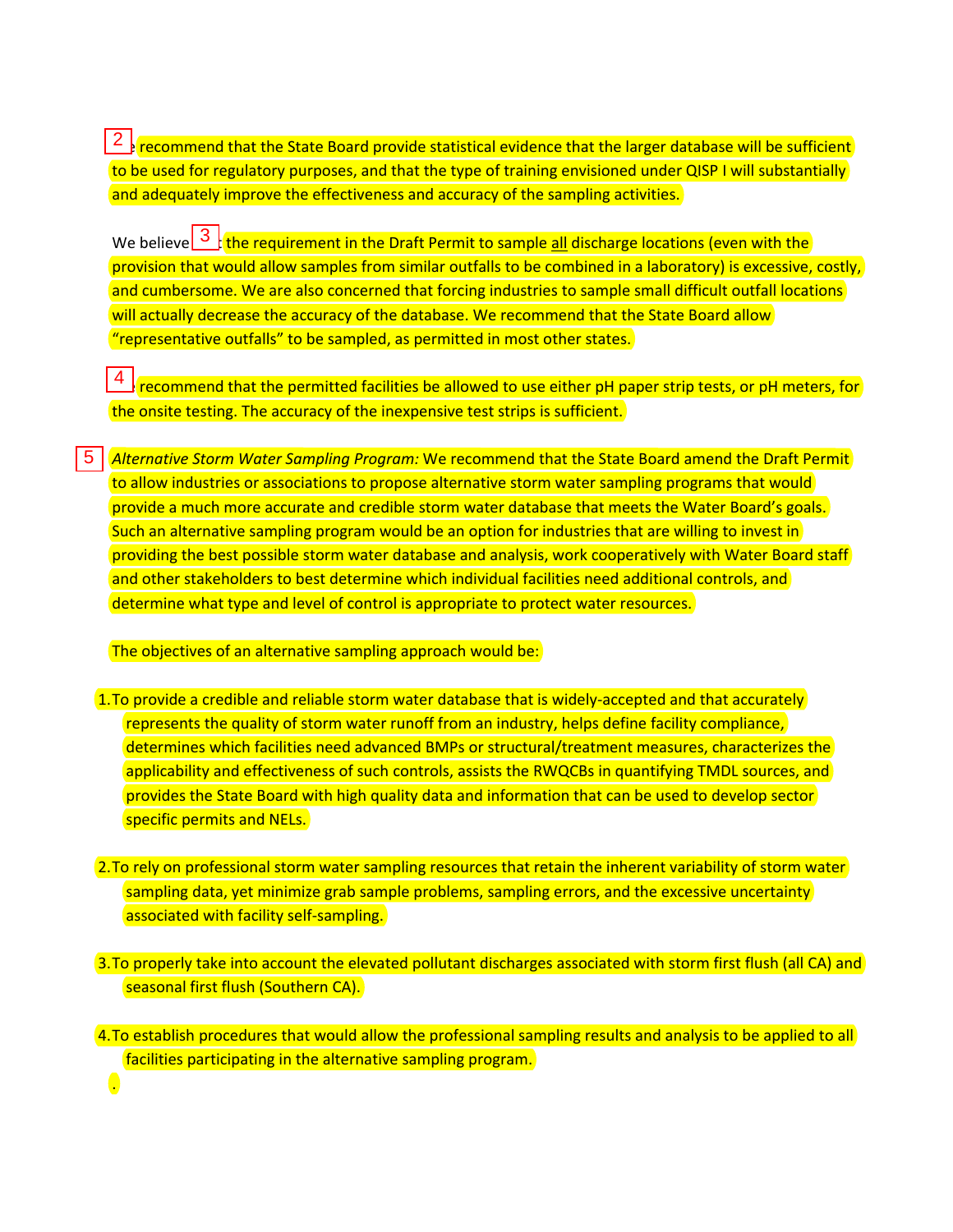## 5.To avoid unnecessary enforcement actions or citizen action lawsuits so that such resources can be targeted at non-compliant and illegal operations.

We would suggest that a well-respected, independent storm water researcher be retained by an industry or perhaps industry Compliance Group to prepare the sampling plan, install and maintain automatic flow‐ weighted composite sampling equipment, and review and analyze the sampling results. Sample site selection would be coordinated with staff from the Water Boards. It is envisioned that automatic sampling would be conducted at 10 – 20% of the participating facilities. Automatic sampling would be conducted during all significant storm events for the first two years of the General Permit. This would accelerate the collection of sampling data, resulting in a larger, more accurate database that is available at an earlier date for analysis and decision-making. The equipment could be re-located to other facilities at a later date.

We understand the Board's intent to have each individual facility demonstrate compliance. As part of an approved alternative sampling plan, the industry and Water Boards would agree on how the improved sampling data would be applied to determine what level of pollutant control was needed, and which facilities would be required to implement advanced BMPs or structural/treatment controls. For example, the composite sampling data would be used along with criteria such as size of facility, physical characteristics, type of operations, and existing BMPs to identify additional needed controls. All needed controls would be implemented within the time frame set forth in the General Permit. The analysis of the statistically-valid storm water sampling data would be augmented by detailed facility inspections, limited sampling, and precise recordkeeping. Procedures would be established to ensure that the process and information are transparent, and that facilities cannot "hide" behind the group.

If such an alternative approach is allowed in the final Permit, SCADA is prepared to immediately begin discussions with the Water Boards to agree on the conditions of such a plan for the auto dismantling industry.

### **Numeric Action Levels**

The proposed Numeric Action Levels (NALs) are the same as the USEPA Federal Multi‐Sector Permit benchmarks. USEPA states that the benchmarks are intended to be used as guidelines to help industrial facilities evaluate the effectiveness of their BMPs and identify areas of concern. Under the Draft Permit, exceedance of the NALs can trigger advanced BMPs and structural/treatment controls. This repears that the State Board is using the NALs, at least in part, to define BAT/BCT. This requirement exceeds the intended use of th State Board is using the NALs, at least in part, to define BAT/BCT. This requirement exceeds the intended use of the benchmarks, and will likely lead to high expenditures for controls that may or may not be needed to protect waterways, and to increased enforcement/third-party lawsu $\frac{1}{\sqrt{2}}$  he scientific basis for at least some of the NALs does not necessarily represent a water quality problem. For example, there is little if any indication that an iron level exceeding 1.0 mg/l is harmful to fish and aquatic life or other beneficial use. The Total Suspended Solids (TSS) benchmark of 100 mg/l was selected because it approximated the median level in urban runoff during the Nationwide Urban Runoff Program (NURP) study in the 1980s.

Furthermore, as noted above, we  $\frac{8}{5}$  concerned that the sampling data that would be compared against the NALs will likely be too variable to be an accurate assessment. In addi  $\overline{9}$  , because the consequences of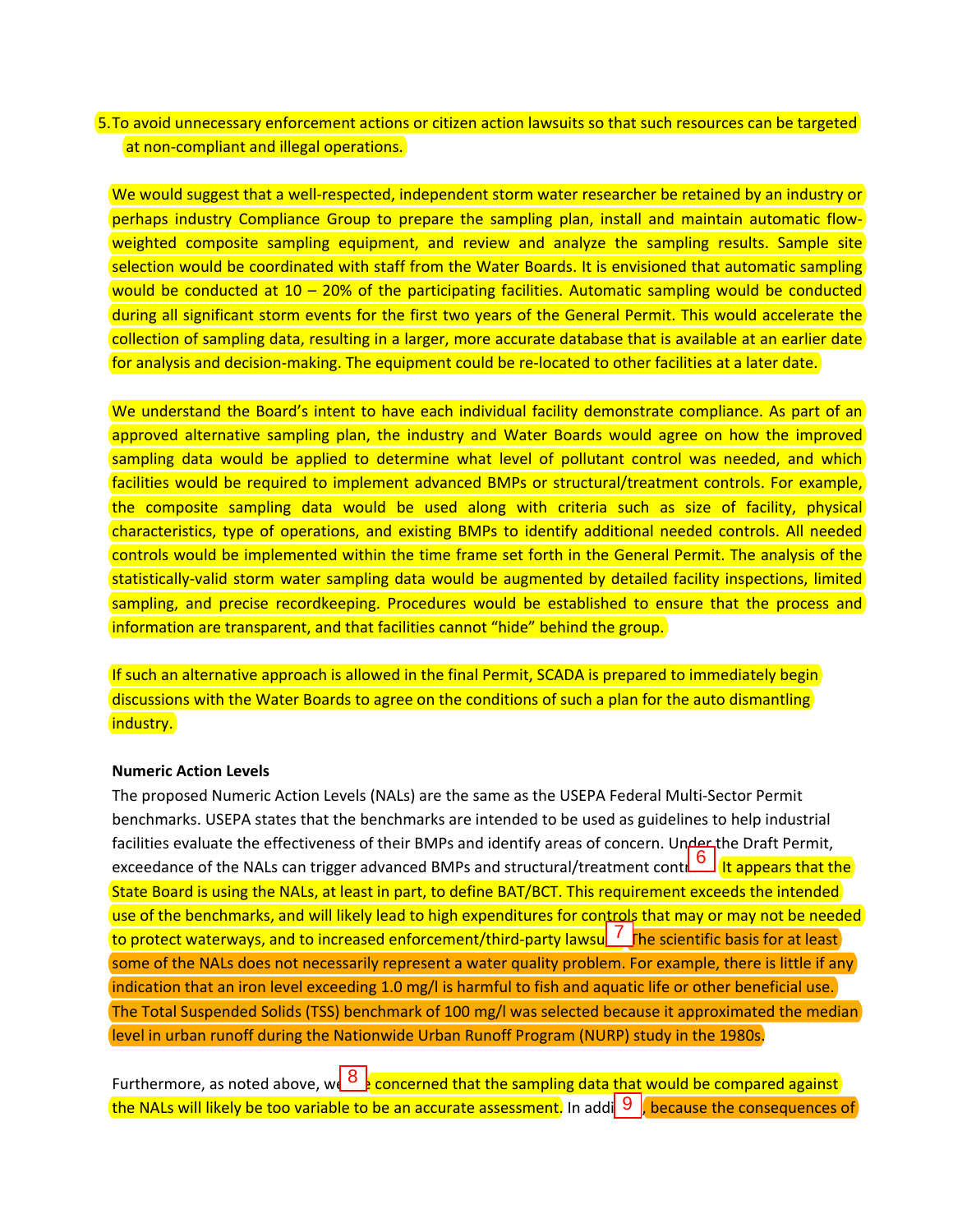NAL exceedance are so extreme, we are concerned that there is too much incentive to "alter" the storm water samples so that the NALs are met.  $10$  2003 White Paper on Auto Dismantling prepared by Sustainable Conservation concluded that more than one-half of the auto dismantling facilities in California had failed to even submit a Notice of Intent to obtain storm water permit coverage. Such rogue facilities that fail to comply with license and permit requirements are also unlikely to properly conduct storm water sampling. Falsified samples would further compromise the accuracy of the database. (We note that under our Partners in the Solution® program, all SCADA members are required to be in compliance with their storm water permit and other regulations).

The Fact Sheet included with the Draft Permit describes in great detail the challenges with establishing NELs and NALs, and the quality problems with the existing industrial storm water data set. The Fact Sheet indicates that the SWRCB Staff agrees with the assessment and findings of the Blue Ribbon Panel. Our industry also supports the recommendations of the Blue Ribbon Panel report to assess program effectiveness. <mark>11 e use of the US EPA MSGP benchmarks as annual NALs is not consistent with the</mark> recommendations of the Blue Ribbon Panel and creates "de-facto" NELs, which if exceeded, create an obligation for the discharger to either implement additional BMPs and structural/treatment measures, or to take one of the complicated and costly ERA off ramps. The inclusion of the US EPA benchmarks as NALs appears to contradict both the Blue Ribbon Panel report findings and recommendations and the fact sheet.

We recommend that the NALs be used as recommended by USEPA – to assess BMPs and identify problem areas. Since the State Board intends to implement Numeric Effluent Limits (NELs) in future permits, we 12 recommend that "numerically-triggered" structural/treatment controls be postponed until such NELs are developed. Industries are still facing too many unknowns and uncertainties: structural/treatment controls that are designed to meet the NALs may not be adequate to meet future NELs and BAT/BCT– which could require facilities to remove and replace expensive controls. Of course, facilities would be required to implement structural/treatment controls if their BMPs were inadequate or they were contributing to a TMDL water quality problem (as mandated in the existing general permit).  $\frac{12}{13}$ 

#### **Exceedance Response Actions**

 $\boxed{13}$  The ERA Reports called for in the Draft Permit will be difficult and costly to prepare, usually requiring that a consulting engineer be hired. We understand that the State Board needs improved information and data on BMPs and structural treatment controls, but placing that burden on small industries and businesses (many of which have less than 5 employees) is unreasonable and too expensive. The Demonstration Technical Reports that are allowed after reaching Level 2 are far too complicated for small businesses -- requiring detailed technical analysis and typically more sampling.

 $14$  urge the SWRCB to provide streamline the ERA process, most importantly the "off ramp" where we have the opportunity to demonstrate that BMPs are sufficient and that additional structural or treatment measures are not warranted. More specifically, the SWRCB should provide guidance whereby the significant costs for elaborate structural and treatment controls and the financial abilities of individual dischargers to fund those potentially expensive measures are considered in the off ramp process. Several years ago, many members of our industry worked with the SWRCB staff and others to develop storm water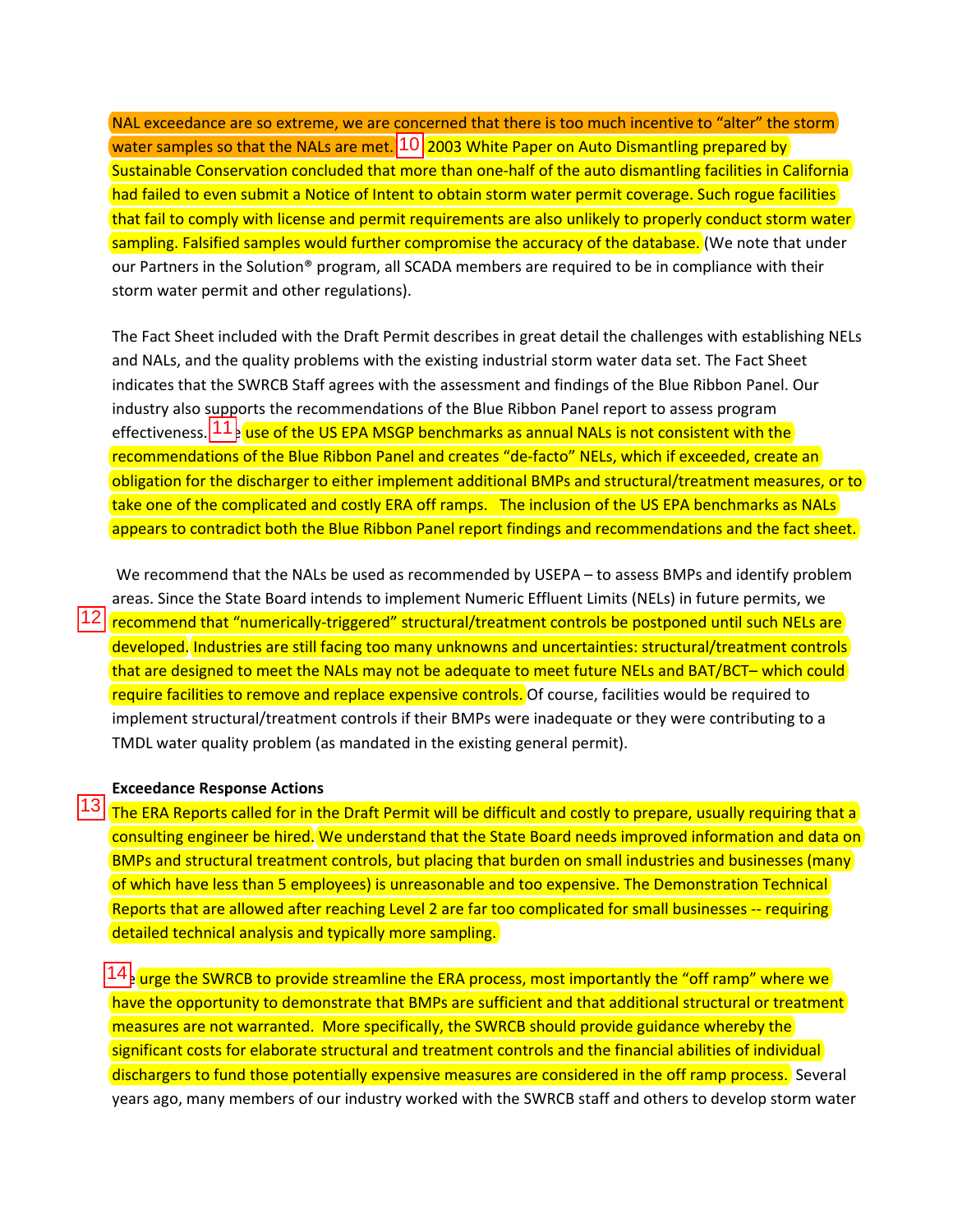BMP guidance for the auto dismantling industry. Another way to streamline the path to compliance for our industry is to use that guidance as a starting point for BAT/BCT determination.

Again, we are concerned that the ERAs are triggered by sampling data that are likely to be too variable and inaccurate to justify these types of detailed engineering analyses and expenditures. We recommend that the State Board compile the information that is needed to develop NELs before imposing such excessive expenditures on small businesses.

## **Compliance Groups**

SCADA supports the establishment of Compliance Groups to replace the current GMPs 15 h Compliance Groups should have an active role in developing future NELs for the dismantling industry and a sector specific permit. The only significant benefit of participating in a Compliance Group in the Draft Permit is the opportunity to prepare Consolidated ERAs. Because there would be a significant cost involved, additional benefits and incentives will be needed to convince auto dismantlers to participate in such a group.

- 16 recommend that the State Board consider the following benefits for Compliance Group participants: 1. Some reduction or postponement in storm water sampling.
	- 2. Joint QISP I training provided by the Group Leader.
	- 3. Reduced SMARTS electronic submittals.

## **QISP Training**

SCADA appreciates the value of excellent environmental compliance training programs, and we regularly offer training and educational resources via our Conventions, SCADAgram fax broadcasts, magazine, and on-site visits 17. recommend that QISP I training be allowed to be offered by organizations such as SCADA, or by experienced consultants that serve the industry.

We  $\sqrt{\frac{18}{\text{concerns}}}$  about the QISP II and III training requirements. The training requirements in the Draft Permit will force many small dismantlers to retain consultants or professional engineers that they otherwise may not need. Advanced training of professional consultants and engineers should be voluntary, not mandatory. Businesses should have maximum flexibility to use whatever resource they select to help them comply. We are concerned that these training requirements may be designed to eliminate competition or steer industries towards certain consultants.

## **SMARTS**

While we support compliance transparency and recognize the convenience of electronic submittals for regulators 19 strongly believe that SMARTS electronic submittals outlined in the Draft Permit are excessive and unnecessary. Submitting so much information on SMARTS will be too complicated and time-consuming for many dismantlers, especially the smaller operations. Some dismantlers do not have computers or the skill necessary to submit the information.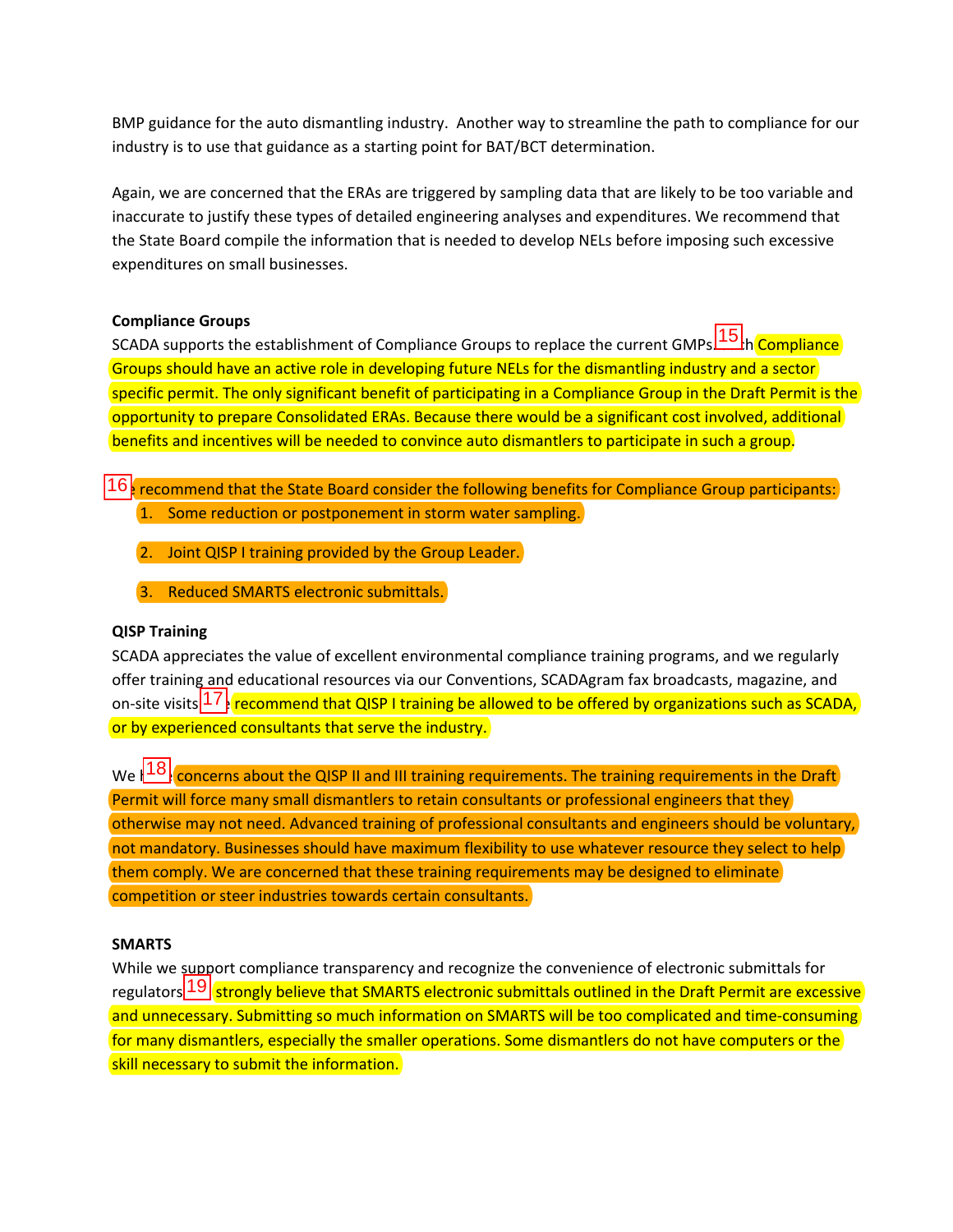Providir<sup>20</sup>ll compliance-related information on SMARTS will increase our industry's vulnerability to thirdparty lawsuits and invite abuse of the system -- launching unprecedented and unreasonable scrutiny on our industry and imposing devastating legal costs.

 $21$  recommend that the existing data and information submitted to SMARTS be continued, but that additional submittals not be required at this time.

### **Total Maximum Daily Loads (TMDLs)**

SCADA understands that TMDLs are the primary mechanism to determine watershed‐specific water quality needs. We agree that industries that are contributing to waterway impairment should take whatever actions are necessary to protect that waterway. We understand that the State Board staff believes that the existing TMDL reports are too vague and generic to be able to target individual industries or other sources. We concur that more specific TMDL reports would be valuable  $22k$  recommend that sufficient data and analysis be collected and analyzed to support the accuracy of specific TMDL waste load allocations.

#### **Cost of Compliance**

23

We reviewed the report entitled, "Analysis of Compliance Costs for the IGP" prepared by the State Board staff. The staff estimated an overall 7% increase in compliance costs over the current (1997) permit. We concluded that the compliance cost estimated by staff is grossly unrealistic and it underestimates the expenditures that would be faced by the dismantling industry.

Auto dismantling facilities would incur large cost increases for sampling, training, SMARTS implementation, ERAs, and implementation of Advanced BMPs and structural/treatment controls. For the dismantling industry, we estimate that the typical facility would incur a 5‐year compliance cost of \$200,000 to \$300,000 – which approximately doubles the cost of complying with the 1997 permit.  $\frac{1}{24}$  a cost increase will cripple the professional auto dismantling industry in California, drive smaller operations out of business, force more dismantlers underground as illegal operators, and ultimately threaten water resources since fewer vehicles will be properly processed.

## **Final Comments**

 $25$  The industrial storm water permit will have a tremendous impact on the auto dismantling industry  $$ particularly given the un-level playing field associated with the numerous unlicensed, unregulated entities acquiring end of life vehicles and who refuse to comply with environmental and other regulatory requirements. This serious competitive disadvantage for SCADA members does not exist for many industries subject to this permit. As such, we urge you to give consideration to this issue and provide alternative options to comply within the provisions of the permit. We are highly concerned that the longterm business viability of the good actors – SCADA members – depends on such alternative options and failure to provide them will result in the good actors going out of business to the detriment of water quality as the unregulated community takes over.

SCADA thanks you for the opportunity to share our concerns and recommendations. We look forward to working with the State Board and staff on a final General Permit that imposes reasonable requirements on